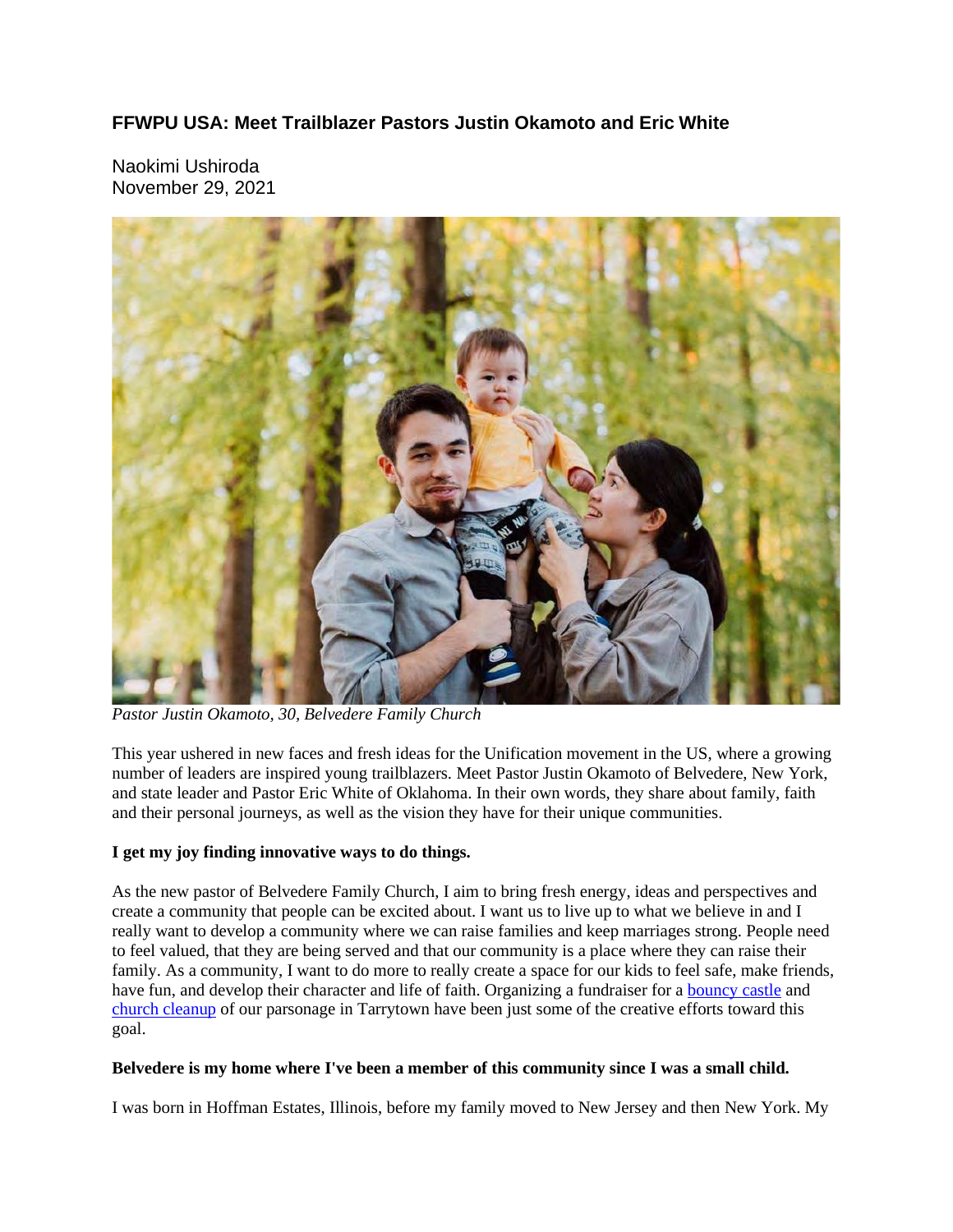parents are Japanese and Australian and have five kids total. I started working in ministry about eight years ago as the assistant pastor of Belvedere. I also worked at CARP headquarters for about a year during Rev. Naokimi's CARP presidency. I then spent four years in Japan as an English teacher and also started my own life coaching business there.

#### **But I was at a crossroads.**

I wasn't sure if I wanted to stay in Japan or go back to America. Then Rev. Naokimi became FFWPU national president and Dr. Yong became the regional president of North America. I came back to the U.S. in December 2020 unsure if I wanted to go all in with my life coaching business, or go into ministry. After talking with Rev. Naokimi, I was really inspired by what he said and what Dr. Yong was doing with Morning Devotion.

I wanted to inherit from these leaders and I thought maybe this was God's way of calling me back into ministry.

I started working part time at headquarters earlier this year with the online holy communities, then I became assistant pastor at Belvedere under Dr. Drissa Kone. I felt this was God calling me to do what I was originally inspired to do with my life. Dr. Kone has been a mentor to me but he is now working with the doctoral program at UTS. My wife Kazuka has been an amazing support in my journey. So has my family. All of my siblings are Blessed and there are four grandchildren, including my own two kids. We have a pretty big tribe at this point and it's great. As a father and pastor, I want to see all the kids of our community eventually develop their own life of faith, too, and do this in the most innovative ways possible.



*Pastor Eric White, 30, Oklahoma Family Church*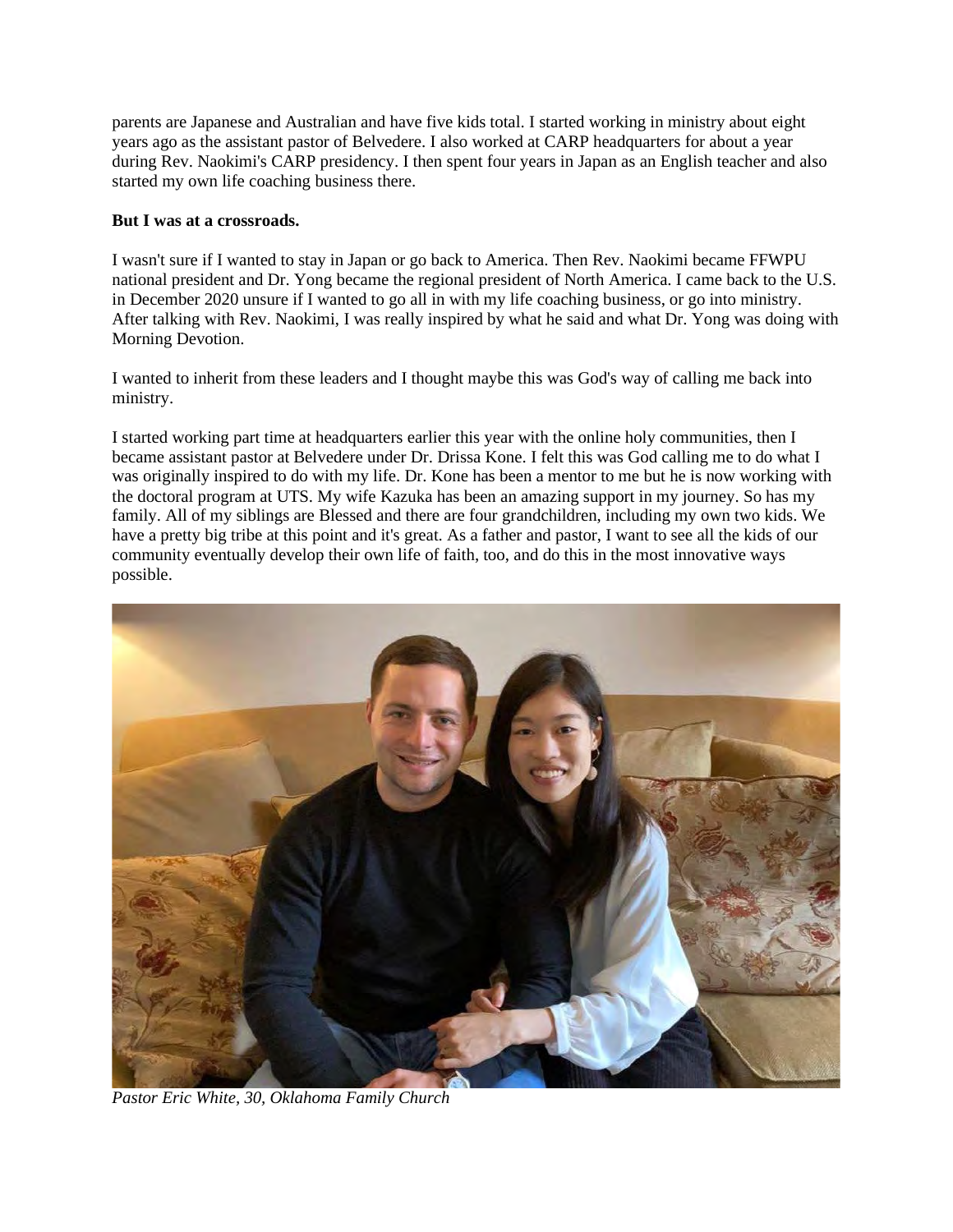#### **Working in law enforcement helped me to see the real transcending value of spiritual principles.**

As a Sheriff's Deputy in Cleveland County, Oklahoma, I realize there is no law you can pass or anything you can physically do to solve all the evil and corruption in the world. Arresting people won't change anything. I came to this realization when I kept seeing a trend throughout my career. I arrested the same guy several weeks in a row, for example, and it was always for the same reason - a DUI. No matter what I was doing physically through my job, I couldn't change people's hearts and "save" them.

#### **I believe the core values of the Unification movement, and the Divine Principle, is the only thing that will help people.**

Living for the sake of others is the answer; there's no other way to save the world. I've lived in the city of Norman my whole life and we have a really small community here. My father was doing ocean providence on the East Coast before moving here after I was born. He's an American and my mom is from Germany. My older brother lives in Wisconsin and has two kids. The importance of family was the recurring theme that led me to rejoin the Unification movement. I had a really amazing childhood growing up - I couldn't have had a better childhood - but despite that, I left the church at age 16. I dated and married my girlfriend, then got divorced eight years later. In February 2020, I received the Marriage Blessing with my wonderful wife Junko, from Japan.

#### My driving force is knowing that nothing we do will ever matter if we don't get to where we need to **be spiritual.**

I became the youth and young adult pastor for about two years before I became the state leader and Pastor of Oklahoma Family Church. We have a few active members and families that regularly come to church; however, if everyone was active, we could probably quadruple our community turnout. So for me, I want to create incentives for people to be active and involved. There is value in coming to church and in being part of our movement, so I want to make people feel welcomed. I want to create that sense of community and experience of being valued by bringing a spark back and investing in the people here.

#### I think living for the sake of others means we should be uplifting each other so people can really feel **valued and loved.**

It's challenging to get young people motivated because they have a lot going on with school, friends and family. But I think when we practice what we preach and invest in something outside of ourselves, we see incredible outcomes. I organized a service project where we cleaned a women's shelter for those who have escaped domestic abuse, and a lot of people showed up! We recently had a Thanksgiving potluck as well to create a more open and inviting environment with fellowship, and we tripled our normal attendance. I'd like to do more service-based and community-oriented projects like that.

#### **We are the Family Federation, and we should build that culture of family love and community at every level.**

Our community is doing tribal messiahship and we have growing young families. I'm also developing more volunteer projects for the Oklahoma community. My wife and I are expecting our first child in February - a baby girl - and I think to myself, we must really do community outreach now so that the next generation will have a better experience in the future and a world that is better off.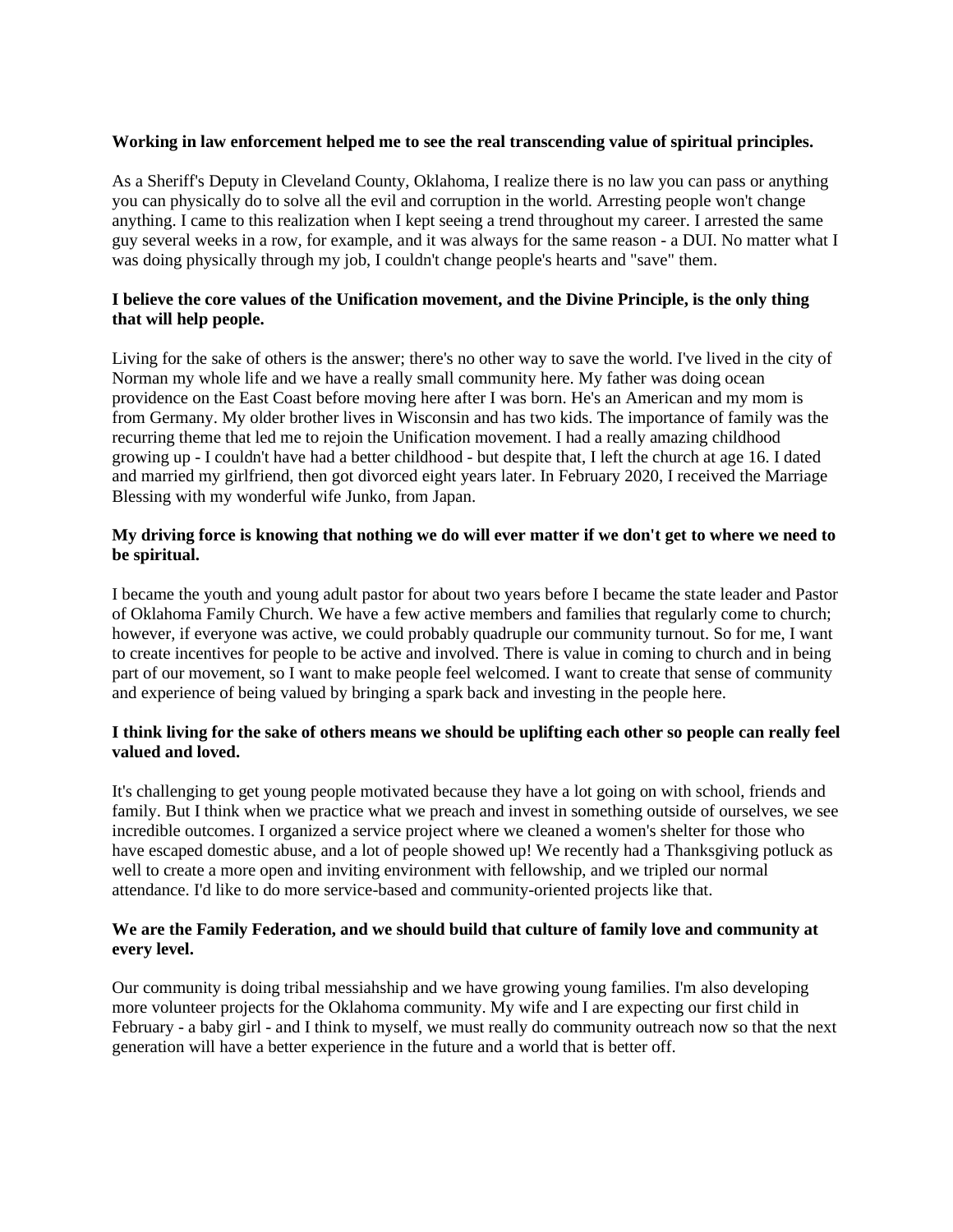

# **Future Fund: Project Bouncy Castle**





Justin Okamoto is organizing this fundraiser.

A wise person once said:

I believe the children are our future Teach them well and let them lead the way



How true that is! As a community I want to do more to really create a space for our kids to feel safe, make friends, have fun, and develop their character and life of faith. What does a bouncy castle have to do with that? Well, everything!

I remember all the struggles that I went through growing up and I always find myself thinking, all of this could have been avoided if Belvedere just had a bouncy castle growing up. Okay, I'm joking, but I do honestly believe one of the most beautiful noises in the universe are children's laughter and one of the most beautiful things to see is children playing and getting along together. Let's make that possible together!

I'm fundraising so that we can buy a nice bouncy castle for the Belvedere Family Community Sunday School. We are currently preparing for our first one-day kids workshop where we are inviting kids from all over the Tri-State area (NY, NJ, CT) to join together. We already have about 30 kids registered to come.

If you have the heart to support please do!

This is the link to the castle we want to buy.

www,amazon,com/Bounceland-lnflatable-Bounce-House-Bouncer/dp/B003WY6YQ0/ref=sr 1 5? crid=3NBV3AY38E73L&dchild=1&keywords=bounce+house&qid=16 35209203&qsid = 141-3669204- 7289422&sprefix=bounce+house%2Caps%2C167&sr=8-5&sres=B003WY6YQ0%2CB003NSBMUI%2CB002RXHW6S%2CB0 08FCKLDG%2CB0100R3MVQ%2CB001EHJ7GG%2CB08NSM9T3 W%2CB00BGYRJ3U%2CB07QSFBZS9%2CB002H042AK%2CB08G

| $$301$ raised of \$500 goal |                                      |  |
|-----------------------------|--------------------------------------|--|
| 8 donations                 |                                      |  |
|                             | <b>Share</b>                         |  |
|                             | <b>Donate now</b>                    |  |
| ్గి                         | Robert Moore<br>$$50 + 1 \text{mo}$  |  |
| ಹಿ                          | Anonymous<br>$$30 + 1 \text{mo}$     |  |
| යි                          | Donald Cupp Jr<br>$$40 + 1$ mo       |  |
| යි                          | Michie Wolf<br>$$50 \t1m0$           |  |
| ඨ                           | Anonymous<br>$$30 \div 1 \text{ mo}$ |  |
|                             | See all                              |  |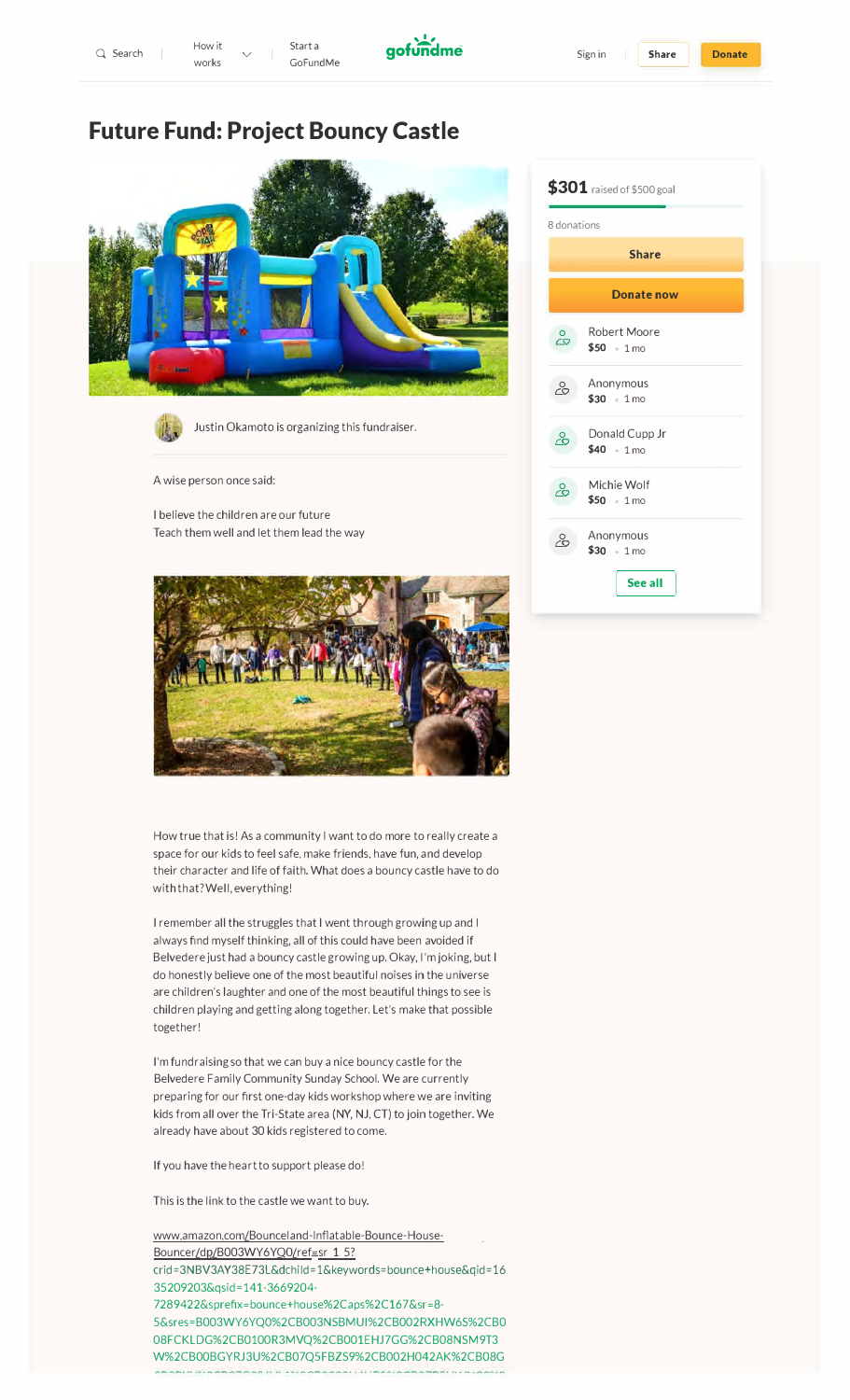# Creating a Proud Home

**9** Tarrytown, NY  $\bullet$  Other



Share! **y** f in @ FOLLOW THIS CAMPAIGN DONATE NOW  $\frac{100\%}{200\%}$   $\frac{1}{200\%}$   $\frac{51.7}{200\%}$ of \$1,200.00 raised by 32 people



Created August 19th, 2021 Justin Okamoto 0 Campaigns Created · 0 Supported

## Details Updates

Hello brothers and sisters! This is pastor Justin, the new pastor of the Belvedere Family Community. I'm here to ask for your help in creating a home for our community that can serve our members and the greater community!

Our parsonage, a historic white house at 548 S Broadway Tarrytown NY, has served our community and movement in many ways under various different leaders. She has given of herself completely and selflessly and now is experiencing some severe burnout. Our once beautiful white house has started turning a little gray and is in need of a makeover.

Before Covid hit, the house had previously served many different functions. It was a place where our staff would meet, we had our council meetings there, many times the youth ministry would use it as a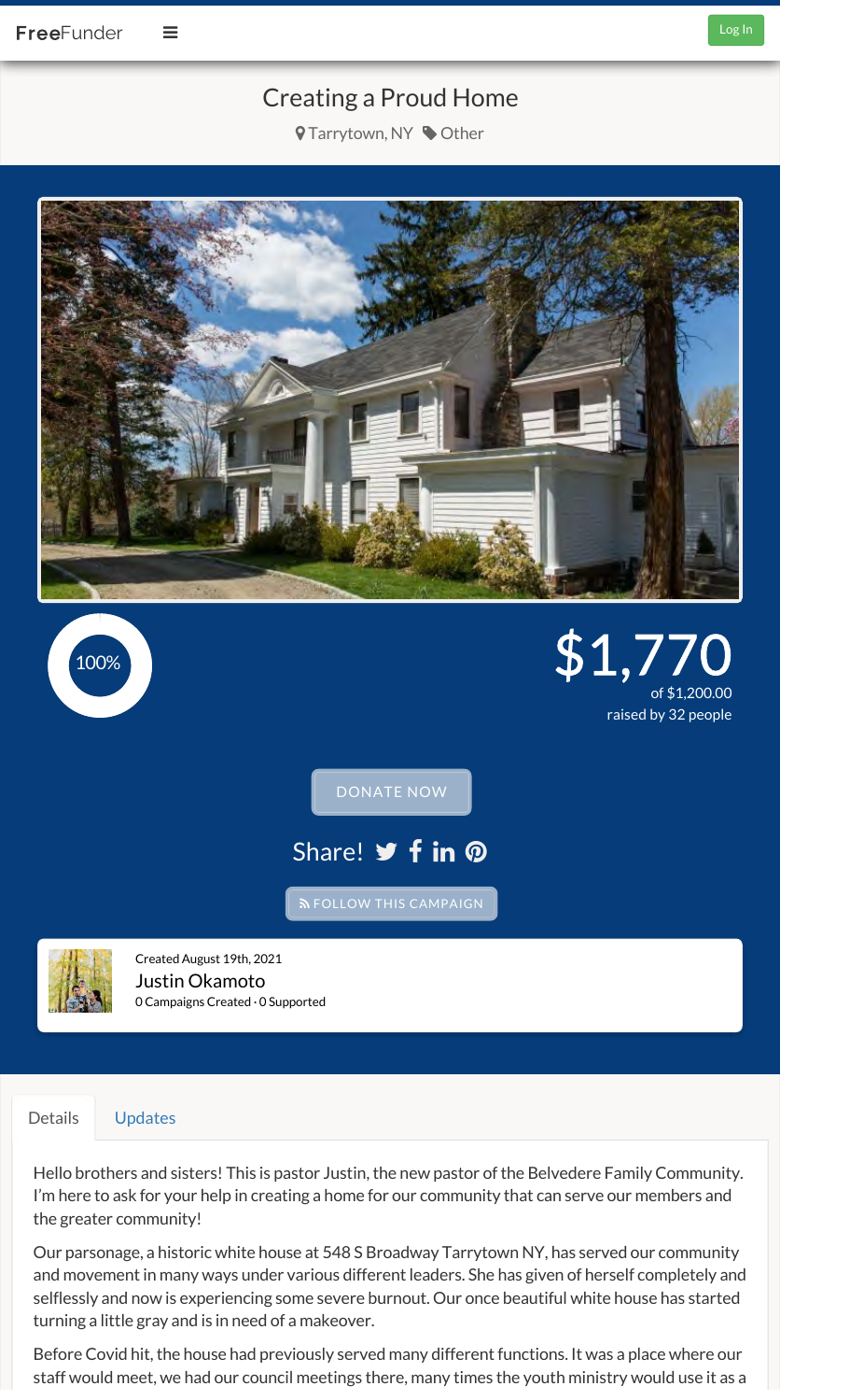place to host sleepovers for the staff, many received counseling or met with the pastor there for some spiritual guidance. It was also a place where we had DP seminars, Blessing seminars, and other forms of education.

As the Covid situation starts to shift and we prepare to open up again I hope that the White House can once again be a place for our youth, young adults, Kodan members, and all other members of the community to feel free to host activities and build a loving home for our community and beyond.

On August 28th we will have an all day clean up effort at the white house. We will be gathering upwards of 20+ people to help in the effort. We need these funds to cover the cost of the clean up and feeding volunteers. Any additional funding will go towards beautification of the house and lawn.

Cost Breakdown:

\$550 to rent a dumpster

\$250 to feed volunteers and keep them hydrated

\$400 for cleaning supplies, equipment rental, paint supplies

If you cannot donate funds there are other ways to contribute. If you have unused cleaning supplies that are in good condition (brooms, mops, gloves, detergents, etc) we can accept those. Also if you have time we are more than happy to have you come and dedicated a few hours to the whole day Aug 28th to come help out. Just let me know at okamotomiak@gmail.com

Thank you so much for your support!

Pastor Justin and the BFC Team

## Donate Now



Did you know? Even if you can't contribute with money, you can help this campaign by sharing on Facebook! In fact, when this campaign reaches 100 shares on Facebook and \$1000 raised, FreeFunder will donate \$20 to it. Tell your friends! Currently this campaign has been shared on Facebook about 29 times.

## 0 Comments Sort by Sort by Sort by Sort by Sort by Sort by Sort by Sort by Sort by Sort by Sort by Sort by Sort by Sort by Sort by Sort by Sort by Sort by Sort by Sort by Sort by Sort by Sort by Sort by Sort by Sort by Sor

**Oldest**

Add a comment...

**Facebook Comments Plugin** 





I support you keep it up.

\$20.00